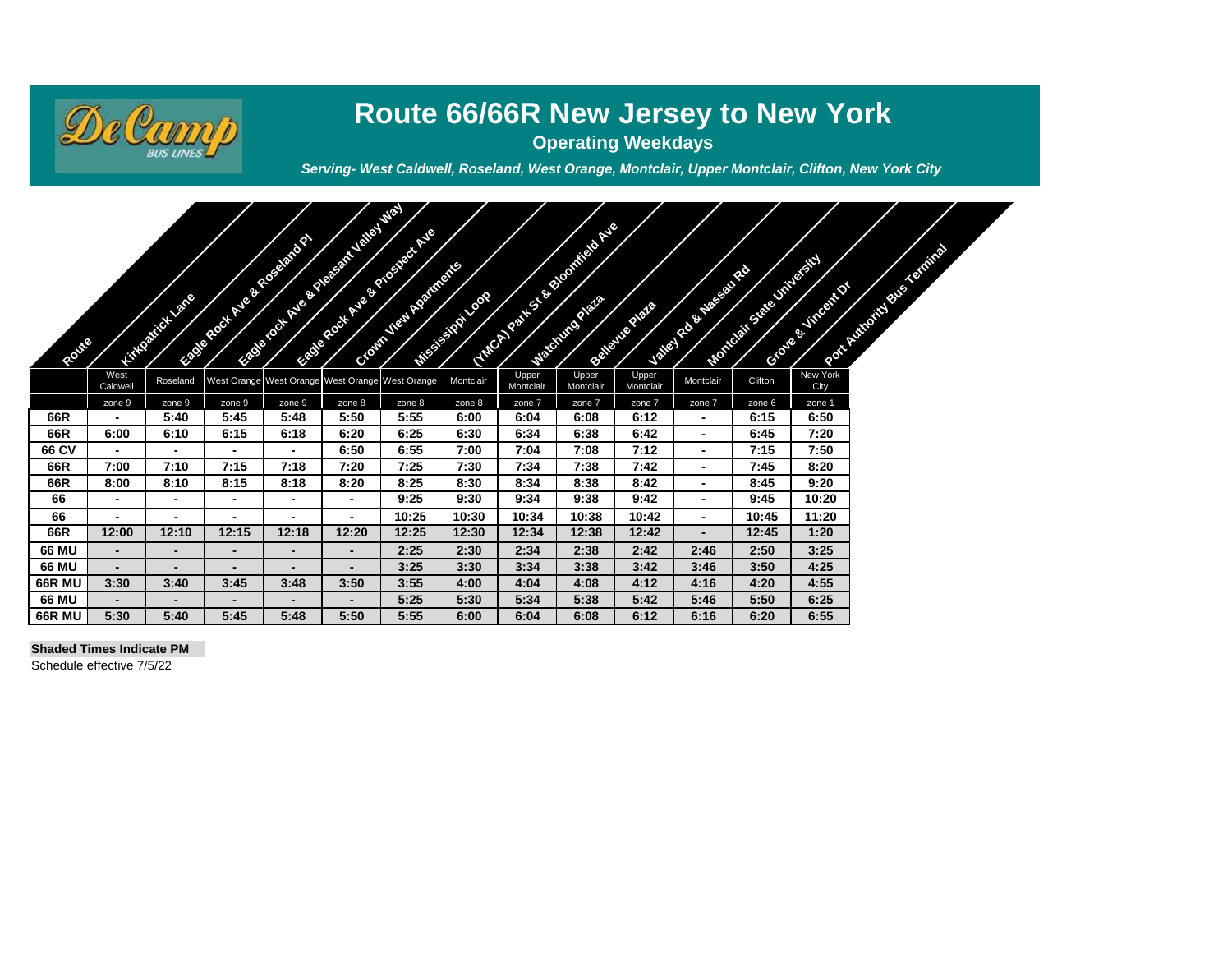

# **Route 66/66R New York to New Jersey**

**Operating Weekdays**

*Serving- West Caldwell, Roseland, West Orange, Montclair, Upper Montclair, Clifton, New York City*

| ROOMS         |    | <b>CONTRACTOR</b> | <b>CALIFORNIA SERVICE AND REAL PROPERTY</b> | <b>CONTRACTOR</b>        | <b>CONTRACTOR</b>  | <b>CALIFORNIA</b>  | <b>CONSTRUCTION OF BRIDE</b> |        | <b>CONSTRUCTION OF BRIDE ASSESS</b>             | Computer Residence | <b>CONSTRUCTION OF PROPERTY AND</b> | <b>Contract Contract Contract Contract Contract Contract Contract Contract Contract Contract Contract Contract Contract Contract Contract Contract Contract Contract Contract Contract Contract Contract Contract Contract Contr</b> |                          | <b>CONSTRUCTION OF BRIDER</b> |  |
|---------------|----|-------------------|---------------------------------------------|--------------------------|--------------------|--------------------|------------------------------|--------|-------------------------------------------------|--------------------|-------------------------------------|--------------------------------------------------------------------------------------------------------------------------------------------------------------------------------------------------------------------------------------|--------------------------|-------------------------------|--|
|               |    | New York<br>City  | Clifton                                     | Montclair                | Upper<br>Montclair | Upper<br>Montclair | Montclair                    |        | West Orange West Orange West Orange West Orange |                    |                                     | Roseland                                                                                                                                                                                                                             | West<br>Caldwell         |                               |  |
|               |    | zone 1            | zone 6                                      | zone 7                   | zone 7             | zone 7             | zone 8                       | zone 8 | zone 8                                          | zone 9             | zone 9                              | zone 9                                                                                                                                                                                                                               | zone 9                   |                               |  |
| 66 MU         | 20 | 7:45              | 8:20                                        | 8:24                     | 8:29               | 8:32               | 8:35                         | 8:45   | $\blacksquare$                                  | -                  | $\blacksquare$                      | $\blacksquare$                                                                                                                                                                                                                       | $\blacksquare$           |                               |  |
| 66 MU         | 20 | 8:45              | 9:20                                        | 9:24                     | 9:29               | 9:32               | 9:35                         | 9:45   | $\blacksquare$                                  | -                  |                                     | $\overline{\phantom{0}}$                                                                                                                                                                                                             | $\blacksquare$           |                               |  |
| <b>66R MU</b> | 20 | 9:45              | 10:20                                       | 10:24                    | 10:29              | 10:32              | 10:35                        | 10:45  | $\blacksquare$                                  | 10:52              | 10:55                               | 11:00                                                                                                                                                                                                                                | 11:10                    |                               |  |
| 66 MU         | 20 | 10:45             | 11:20                                       | 11:24                    | 11:29              | 11:32              | 11:35                        | 11:45  | $\blacksquare$                                  | -                  |                                     | $\blacksquare$                                                                                                                                                                                                                       | $\overline{\phantom{a}}$ |                               |  |
| <b>66R MU</b> | 20 | 11:45             | 12:20                                       | 12:24                    | 12:29              | 12:32              | 12:35                        | 12:45  | $\blacksquare$                                  | 12:52              | 12:55                               | 1:00                                                                                                                                                                                                                                 | 1:10                     |                               |  |
| <b>66R MU</b> | 20 | 1:45              | 2:20                                        | 2:24                     | 2:29               | 2:32               | 2:35                         | 2:45   | $\overline{\phantom{a}}$                        | 2:52               | 2:55                                | 3:00                                                                                                                                                                                                                                 | 3:10                     |                               |  |
| <b>66R MU</b> | 20 | 3:45              | 4:20                                        | 4:24                     | 4:29               | 4:32               | 4:35                         | 4:45   | $\blacksquare$                                  | 4:52               | 4:55                                | 5:00                                                                                                                                                                                                                                 | 5:10                     |                               |  |
| 66R           | 20 | 4:45              | 5:20                                        | $\blacksquare$           | 5:24               | 5:27               | 5:30                         | 5:40   | $\blacksquare$                                  | 5:47               | 5:50                                | 5:55                                                                                                                                                                                                                                 | 6:05                     |                               |  |
| 66R           | 20 | 5:45              | 6:20                                        | $\overline{\phantom{0}}$ | 6:24               | 6:27               | 6:30                         | 6:40   | ٠                                               | 6:47               | 6:50                                | 6:55                                                                                                                                                                                                                                 | 7:05                     |                               |  |
| 66R           | 20 | 6:45              | 7:20                                        | $\blacksquare$           | 7:24               | 7:27               | 7:30                         | 7:40   | $\blacksquare$                                  | 7:47               | 7:50                                | 7:55                                                                                                                                                                                                                                 | 8:05                     |                               |  |
| 66 CV         | 20 | 7:45              | 8:20                                        | $\overline{\phantom{0}}$ | 8:24               | 8:27               | 8:30                         | 8:40   | 8:45                                            | $\blacksquare$     | $\overline{\phantom{0}}$            | $\overline{\phantom{0}}$                                                                                                                                                                                                             | $\overline{\phantom{a}}$ |                               |  |

Schedule effective 7/5/22

\* MU-Montclair University serviced upon request

**Shaded Times Indicate PM** \* CV-Crown View Apartments serviced upon request